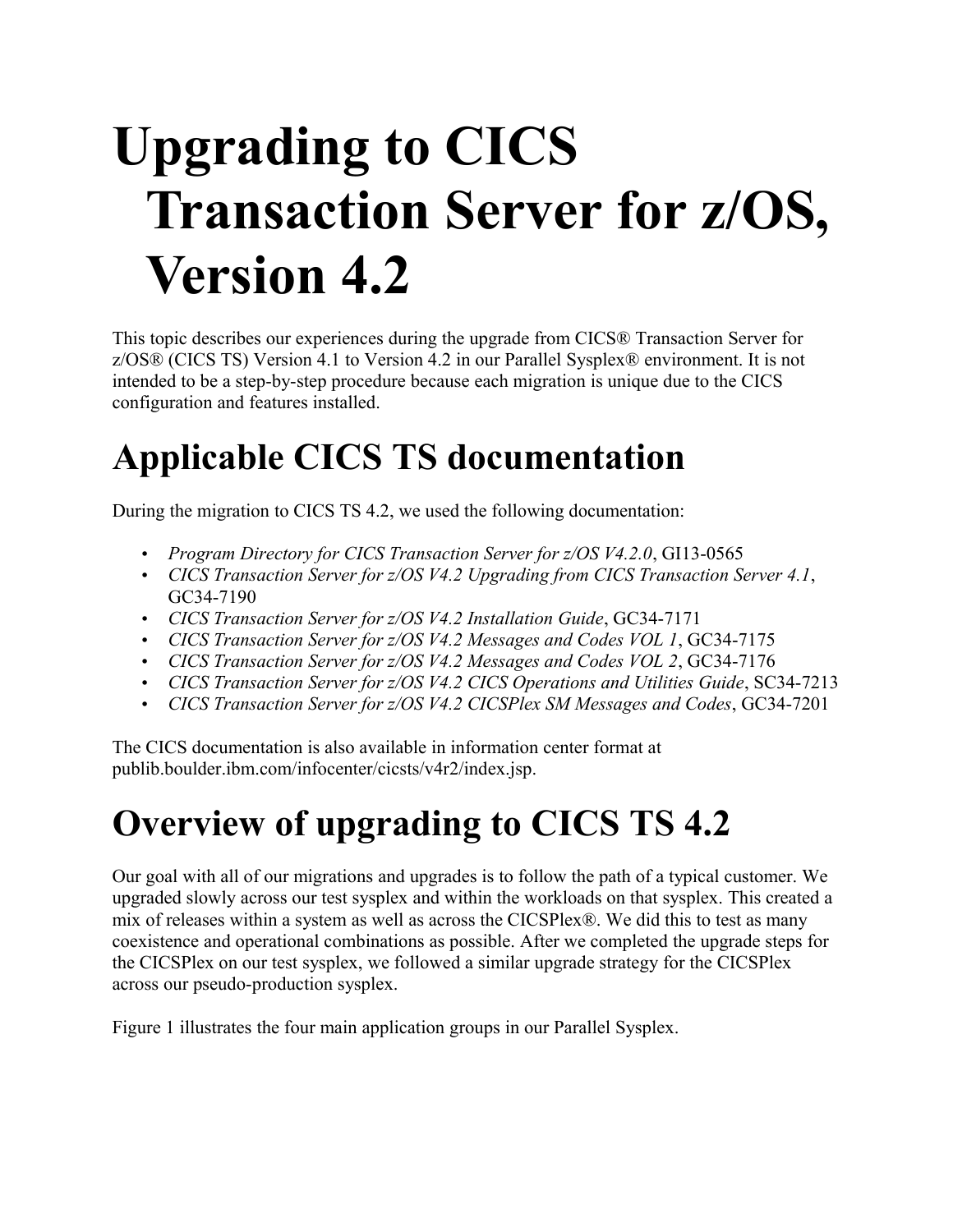*Figure 1. Our CICS TS configuration*

The application groups process the following types of work:

- Application group 1: IMS<sup>TM</sup>/DBCTL
- Application group 2: CICS/VSAM (both RLS and non-RLS)
- Application group 3: DB2® and WebSphere® MQ
- Application group C: cryptographic functions, Java,  $C++$ , and others

# **Preparing to upgrade to CICS TS 4.2**

Before we began the actual upgrade process, we did some preparatory work in the following areas:

• **Backing up our data**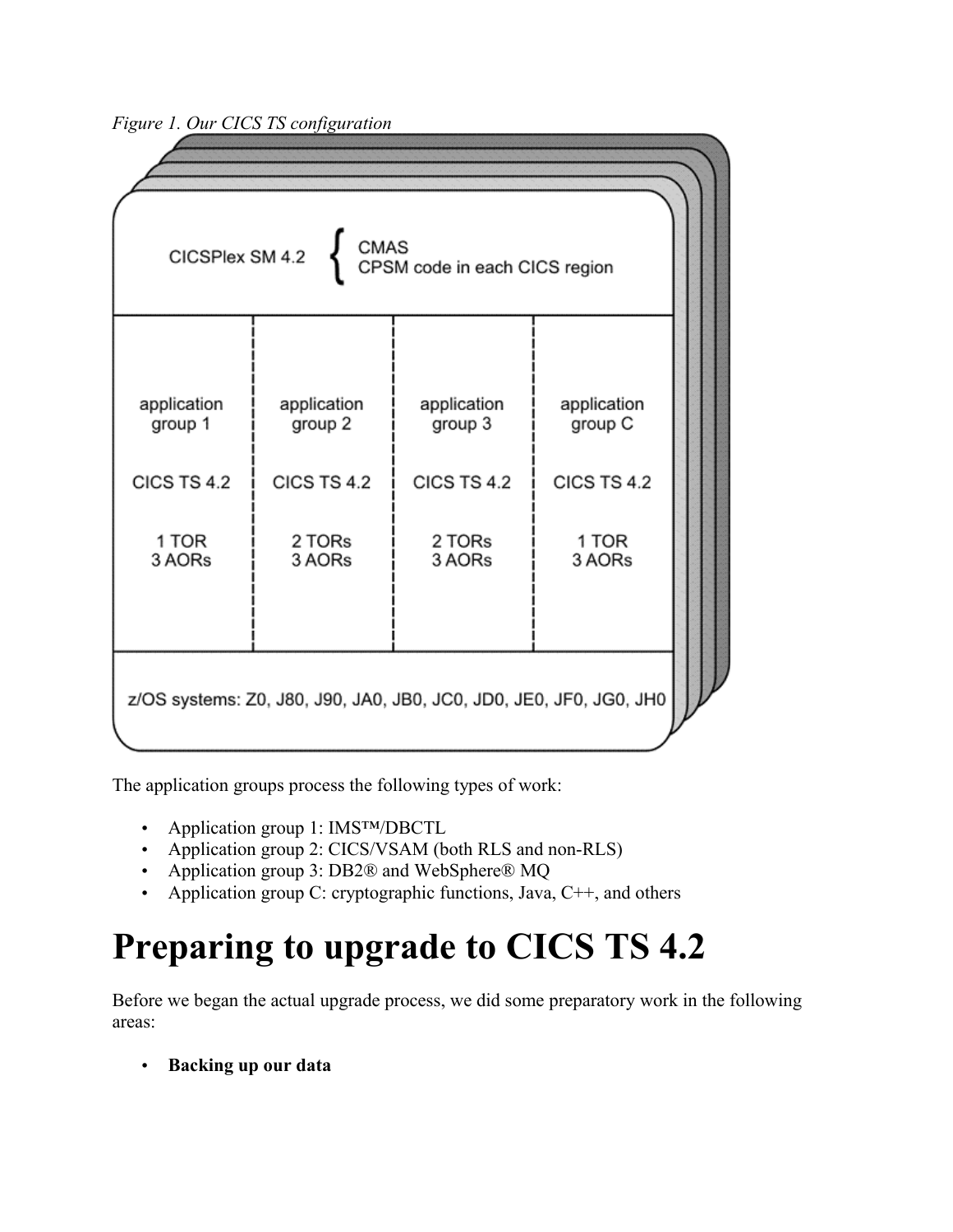Even though we created new files and data sets, as a precaution, we first took backups of all of the CSDs and data repositories.

#### • **Defining aliases**

We defined new catalog aliases for CICS TS 4.2.

#### • **Loading the CICS TS 4.2 product libraries**

We set up and ran the SMP/E jobs to load the CICS TS 4.2 product libraries. We then ran a copy job to bring the build libraries over to our production systems.

#### • **Allocating supporting data sets**

We created copies of all of our supporting libraries (JCL, SYSIN, TABLEs, and so on). We reviewed these and updated accordingly with all the necessary CICS TS 4.2 changes.

#### • **Customizing the CICS region data sets**

We customized the jobs in  $h l q$ . SDFHINST (DFHDEFDS) and *hlq*.SEYUINST(EYUDEFDS) to define all of the region data sets and submitted them a number of times. Depending on your environment, you might need to alter the default file sizes. We increased the file sizes for the DFHGCD, DFHINTRA, and DFHTEMP data sets. Being a test organization, we also increased the sizes of our auxtrace data sets.

#### • **Reviewing and reassembling tables**

We reviewed and reassembled any tables that we had modified.

#### • **Updating SYS1.PARMLIB and APF-authorizing program libraries**

In SYS1.PARMLIB, we updated the LINK list and LPA list. We APF-authorized the following program libraries:

- o *hlq*.SDFHAUTH
- o *hlq*.SDFHLINK
- o *hlq*.SDFJAUTH
- o *hlq*.SEYUAUTH
- o *hlq*.SEYULINK

In SYS1.PROCLIB, we reviewed and updated all our procs for the CICS TS 4.2 changes.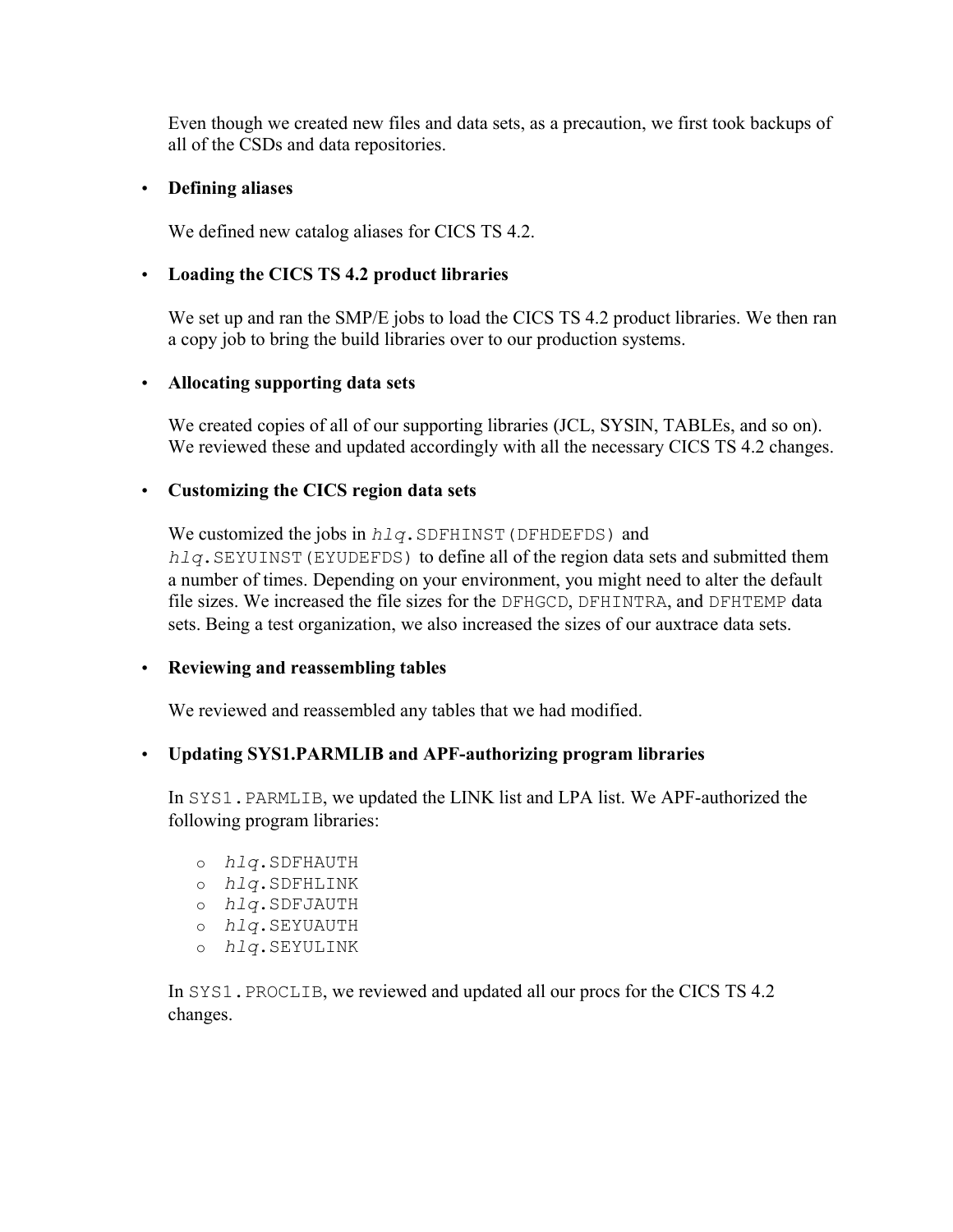# **Upgrading CICSPlex SM**

Starting with CICS TS 3.2, the CICSPlex SM (CPSM) installation is integrated with the CICS installation. Previously, it was a separate process. You can now modify the DFHISTAR job to change both the CICS and CICSPlex SM installation parameters.

If you are implementing CICSPlex SM for the first time, CPSM consists of the following parts on each system:

- CMAS (CICS-managed address space)
- CPSM code running in each CICS region (MAS), which communicates with the CMAS, sometimes referred to as the *agent* code.

In order for a CMAS and a MAS to communicate, they must be running the same version of CPSM.

You can run CPSM at different release levels across a CICSPlex, as long you follow the rules documented in *CICS Transaction Server for z/OS V4.2 Upgrading from CICS Transaction Server 4.1*, under the section "Conditions for running CICSPlex SM Version 4.2 and earlier releases concurrently." By adhering to these rules, we ran the following combinations at the same time across our CICSPlex/sysplex during our upgrade:

- 4.2 CMAS with 4.2 MAS
- 4.2 CMAS with 4.1 MAS
- 4.1 CMAS with 4.1 MAS
- **Note:** DFHIRP must be at the highest level of the code in a system image, and the version of DFHIRP for CICS TS 4.2 can only be used on  $z/OS$  1.7 and higher.

# **Upgrading the CMASs**

We did the following to upgrade the CMASs:

- 1. Defined a new CSD
- 2. Upgraded the CSD with CPSM 4.2 level resource definitions and the CICS startup group list. We did this by running the DFHCSDUP utility with the **UPGRADE** command, as documented in *CICS Transaction Server for z/OS V4.2 CICS Operations and Utilities Guide*.
- 3. Reviewed our CICS resource definition tables, which we had updated earlier
- 4. Converted the CPSM data repository to the CPSM 4.2 level by running the EYU9XDUT utility, as documented in *CICS Transaction Server for z/OS V4.2 Installation Guide*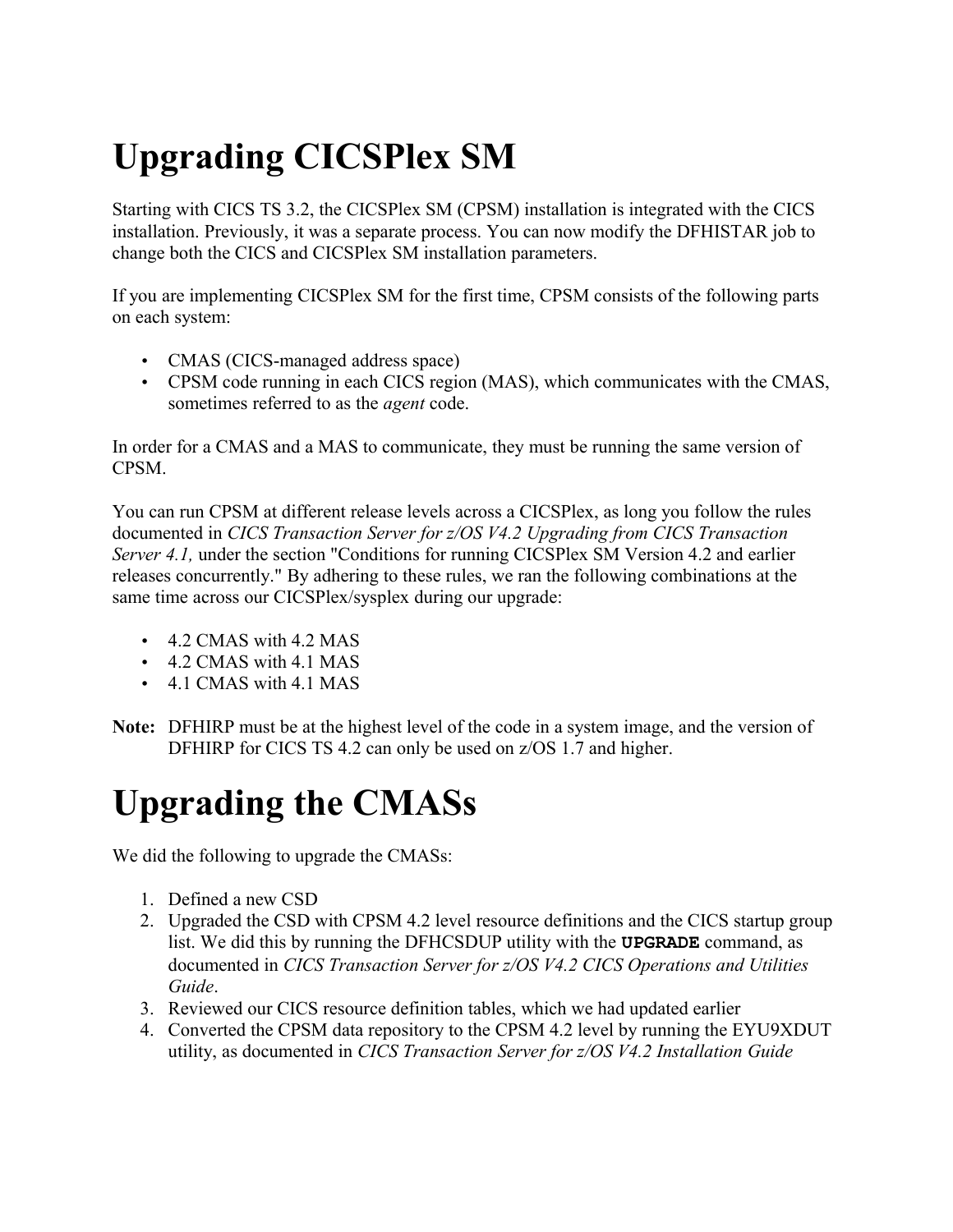- **Note**: Be sure you have the fix for APAR PM53250 installed which fixes a problem where this utility took a very long time to run.
- 5. Reviewed the JCL in the EYUCMAS member for any changes to the CMAS startup procedure. We updated the data set names to use our new high-level qualifiers.
- 6. Updated the MAS startup procedures to point to the new CPSM data sets in order to identify the new CPSM code to the MAS regions

Our CMASs were then ready to start. Remember that the maintenance point CMAS must be the first CMAS to be upgraded to the new release.

## **Upgrading the MASs**

We reviewed the steps documented in *CICS Transaction Server for z/OS V4.2 Upgrading from CICS Transaction Server 4.1* to upgrade the MASs. Many of the steps are similar to the steps we followed to upgrade the CMASs.

We did the following to upgrade the MASs:

- 1. Defined a new CSD and copied our application groups from the old CSD
- 2. Upgraded the CSD for CICS TS 4.2. We also removed groups for previous releases of CPSM from the group list.

- 3. Reviewed our CICS resource definition tables, which were updated earlier
- 4. Copied the JCL for our MAS startup procedures and changed the library names to use our new high-level qualifiers
- 5. Reviewed the LE libraries we had in the RPL concatenation

The method for connecting to WebSphere MQ changed in CICS TS 4.1. Instead of defining default settings for the CICS - WebSphere MQ connection in the **DFHMQPRM** operand of an **INITPARM** system initialization parameter, you must now use the new MOCONN resource definition. You can use the MQCONN resource definition to specify a queue-sharing group, or you can use it to specify the name of a single queue manager. We set up our group 3 regions to specify our WebSphere MQ queue-sharing group and a shared INITQ (e.g. MQGT QSG for our test sysplex and MQGP QSG for our pseudo-production sysplex). We then start additional instances of CKTI using the **CKQC STARTCKTI** command at region startup.

Note the following points about upgrading to CICS TS 4.2:

1. With CICS TS 4.2, all JVMs run in a 64-bit environment. You must use the IBM 64-bit SDK for z/OS, Java Technology Edition, Version 6.01, to run Java workloads. See *CICS Transaction Server for z/OS V4.2 Upgrading from CICS Transaction Server 4.1*, in the

**Note:** If you are also changing z/OS release levels, the LE definitions (on CSD) may need to be updated, too.